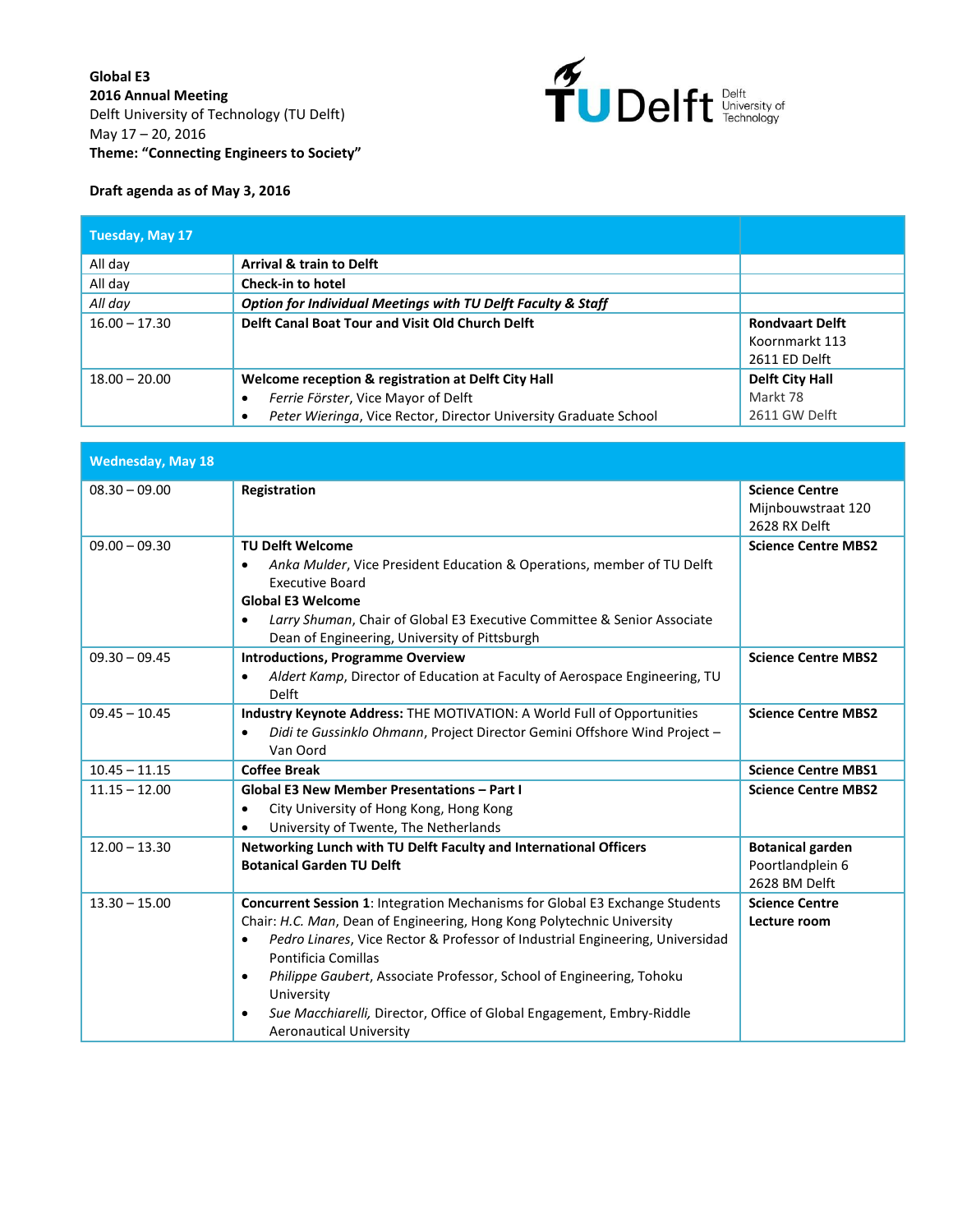| $13.30 - 15.00$ | <b>Concurrent Session 2: New Methods for Engineering Education: Designing a</b><br>MOOC, Flipping the Classroom, Virtual Labs<br>Chair: Timo Kos, Director of Education and Student Affairs, TU Delft<br>Tae-Eog Lee, Professor Industrial & Systems Engineering, Korea Advanced<br>Institute of Science & Technology (KAIST)<br>Jutta Abulawi, Faculty of Engineering & Computer Science<br>Department of Automotive & Aeronautical Engineering,<br>Hamburg University of Applied Sciences<br>Rob Kadel, Assistant Director for Research in Education Innovation, Georgia<br>Institute of Technology | <b>Science Centre MBS2</b>                       |
|-----------------|-------------------------------------------------------------------------------------------------------------------------------------------------------------------------------------------------------------------------------------------------------------------------------------------------------------------------------------------------------------------------------------------------------------------------------------------------------------------------------------------------------------------------------------------------------------------------------------------------------|--------------------------------------------------|
| $15.00 - 15.30$ | Coffee Break and Poster Sessions from various Global E3 members with TU<br><b>Delft Exchange Officers</b>                                                                                                                                                                                                                                                                                                                                                                                                                                                                                             | <b>Science Centre MBS4</b>                       |
| $15.30 - 16.00$ | Design Thinking Plenary Session: D: DREAM ("Delft: Dream Realization of<br>Extremely Advanced Machines") multidisciplinary student projects: How did we<br>develop this? What is the learning outcome/relevance for education?<br>Wim Thijs, Founder of the Dream Hall, TU Delft                                                                                                                                                                                                                                                                                                                      | <b>Science Centre MBS2</b>                       |
| $16.00 - 17.30$ | Campus tour options: Visit to the TU Delft DREAM HALL or TU Delft Library &<br><b>Extension School</b>                                                                                                                                                                                                                                                                                                                                                                                                                                                                                                |                                                  |
| $19.00 - 21.30$ | Dinner at Restaurant van der Dussen<br>Nellie van de Griend, Manager Student and Staff Facilities, Interim Manager<br>Central International Office, TU Delft                                                                                                                                                                                                                                                                                                                                                                                                                                          | Van der Dussen<br>Bagijnhof 118<br>2611 AS Delft |

| Thursday, May 19 |                                                                                                                                                                                                                                                                                                                                                                                                                                                                                                                                                                                                                                         |                                                           |
|------------------|-----------------------------------------------------------------------------------------------------------------------------------------------------------------------------------------------------------------------------------------------------------------------------------------------------------------------------------------------------------------------------------------------------------------------------------------------------------------------------------------------------------------------------------------------------------------------------------------------------------------------------------------|-----------------------------------------------------------|
| $09.00 - 9.45$   | <b>Plenary Session:</b> Engineering Systems Design in Energy<br>Paulien Herder, Professor & Director of the Delft Energy Initiative, TU Delft                                                                                                                                                                                                                                                                                                                                                                                                                                                                                           | <b>Science Centre MBS2</b>                                |
| $9.45 - 10.20$   | <b>Global E3 New Member Presentations - Part II</b><br>University of Canterbury, New Zealand<br>$\bullet$<br>University of Minnesota, USA<br>$\bullet$<br>Universiti Teknologi Malaysia, Malaysia                                                                                                                                                                                                                                                                                                                                                                                                                                       | <b>Science Centre MBS2</b>                                |
| $10.20 - 10.45$  | <b>Coffee Break</b>                                                                                                                                                                                                                                                                                                                                                                                                                                                                                                                                                                                                                     | <b>Science Centre MBS1</b>                                |
| $10.45 - 12.00$  | Concurrent Session 3: From Exchange to Exciting Joint Educational Offerings -<br>Joint Student Innovation Camps, International Joint and Double Degree Programs<br>Chair: Philippe Marc, Former Chair of Department of Human Sciences, ENSEA<br>ER Meng Hwa, Vice President of International Affairs, Nanyang Technological<br>University<br>Martin P. Bendsøe, Senior Vice President & Dean of Graduate Studies and<br>٠<br>International Affairs, Technical University of Denmark<br>Kurt S. Anderson, Associate Dean for Undergraduate Studies, Rensselaer<br>$\bullet$<br>Polytechnic University                                    | <b>Science Centre MBS2</b>                                |
| $10.45 - 12.00$  | Concurrent Session 4: Alphabet Soup of Grade Conversion - what works and<br>what doesn't: Determining credit hours workshop and how to calculate GPAs of<br>exchange students<br>Chair: Molly Watkins, Executive Director, Center for International Affairs,<br>Case Western Reserve University<br>Per Warfvinge, Assistant Dean & Professor of Chemical Engineering,<br><b>Lund University</b><br>Vanita Misquita, Director of Overseas Programs, Illinois Institute of<br>Technology<br>Ramsey G. Jabaji, Assistant Director for International & Leadership<br>Programs, A. James Clark School of Engineering, University of Maryland | <b>Science Centre</b><br>Lecture room                     |
| $12.00 - 12.15$  | <b>Transfer to Royal Delft Porcelain Factory</b>                                                                                                                                                                                                                                                                                                                                                                                                                                                                                                                                                                                        |                                                           |
| $12.30 - 14.00$  | Lunch @ Royal Delft porcelain factory with tours                                                                                                                                                                                                                                                                                                                                                                                                                                                                                                                                                                                        | <b>Royal Delft</b><br>Rotterdamseweg 196<br>2628 AR Delft |
| $14.00 - 14.15$  | <b>Transfer back to TU Delft</b>                                                                                                                                                                                                                                                                                                                                                                                                                                                                                                                                                                                                        |                                                           |
| $14.30 - 15.30$  | Plenary Session: Global E3 Program Update, Update on Accreditation issues,<br>Update on Member Survey regarding Research Placements                                                                                                                                                                                                                                                                                                                                                                                                                                                                                                     | <b>Science Centre MBS2</b>                                |